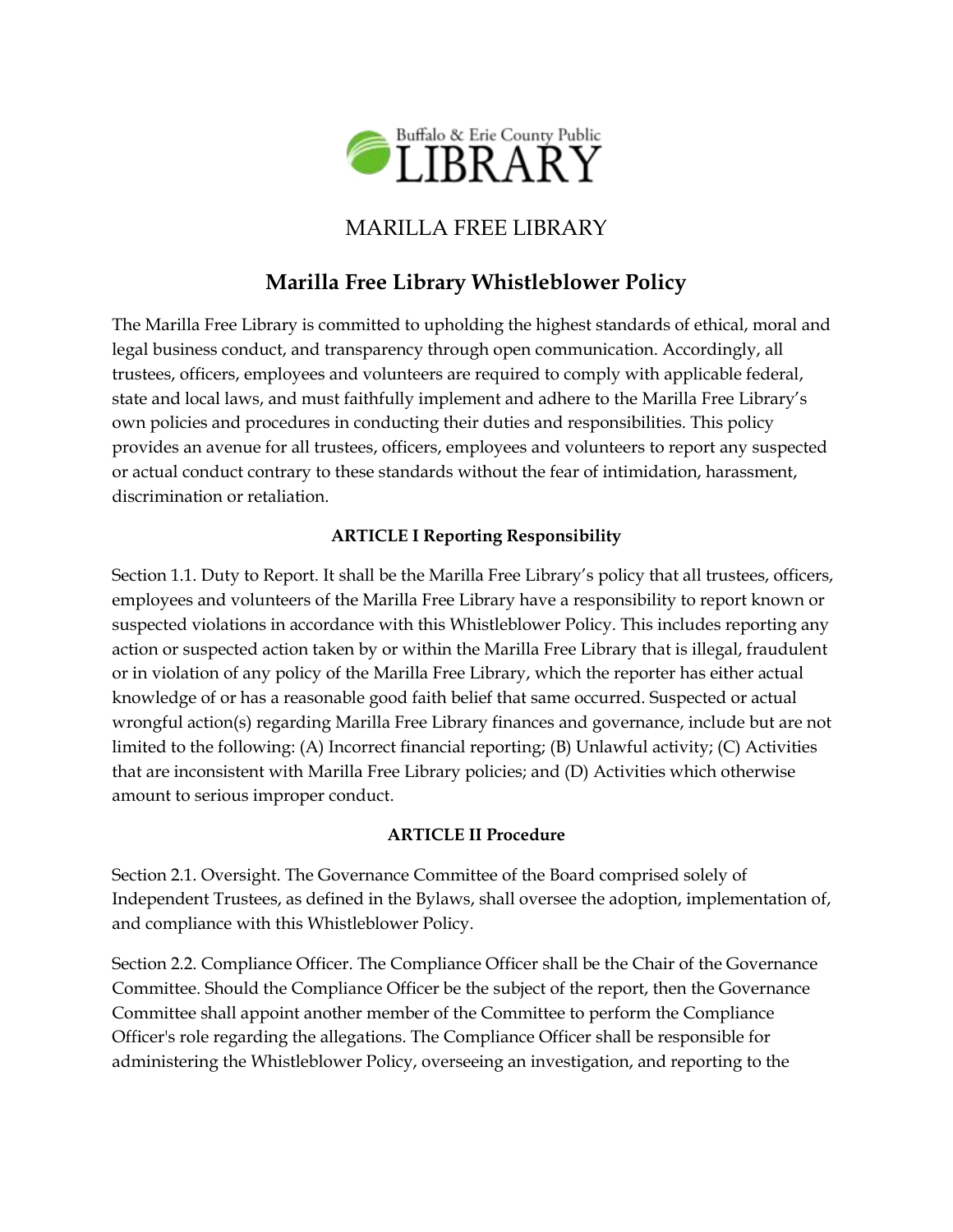Governance Committee. The Compliance Officer shall report to the Board at least annually on compliance activity.

Notwithstanding anything to the contrary in this Policy, trustees who are employees of the Buffalo & Erie County Public Library may not participate in any Board or Committee deliberations or voting relating to administration of this Whistleblower Policy.

Section 2.3. Reporting Violations. All reports should be made using the Whistleblower Reporting Form, attached as Appendix A, which will be available on Marilla Free Library website. Trustees, officers, employees and volunteers should promptly report alleged violations to the Compliance Officer. If reporter deems it inappropriate to file the report with the Compliance Officer, the report may be submitted to the President or Vice President of the Marilla Free Library Board of Trustees. Any such reports received by the President or Vice President of the Marilla Free Library Board of Trustees, or designee, including the completed Whistleblower Reporting Form shall be forwarded to the Governance Committee, subject to the restrictions of Section 2.2.

Section 2.4 Anonymous Reporting. With the exception of a person's report of his or her own violation, the reporter shall not be required to provide his or her name on said form. However, anonymous reports must include sufficient information, including but not limited to, the name of the person against whom the report is being made, the date of the incident, and a description of the incident, in order that an investigation can be conducted.

Section 2.5 Handling Reports. The Governance Committee shall provide the reporter a timely acknowledgement of receipt of the report, whether submitted in person or otherwise. All reports submitted will be placed on the agenda for the next scheduled meeting of the Governance Committee of Marilla Free Library Board of Trustees. An appropriate investigation will be undertaken by the Governance Committee, or legal counsel or other designee if deemed appropriate by the Governance Committee. A report summarizing the findings will be given to the reporter within 10 business days of the Governance Committee's meeting, if a name is provided on the Whistleblower Reporting Form. If more than 10 business days from the date of the Governance Committee's meeting are needed to complete a thorough investigation, the reporter will be notified in writing of an estimated date when the investigation will be completed.

Section 2.6. Results of Investigation. If the investigation establishes that a violation of law, external regulation or Marilla Free Library policy has occurred, then the Governance Committee shall determine the appropriate action based upon law and Marilla Free Library policy and make a recommendation to the Board. Civil or criminal prosecution will be pursued when warranted. If the investigation establishes that no violation of law, external regulation or Marilla Free Library policy has occurred, then the Governance Committee shall report to the Board its findings and determination. The investigation is closed when the Compliance Officer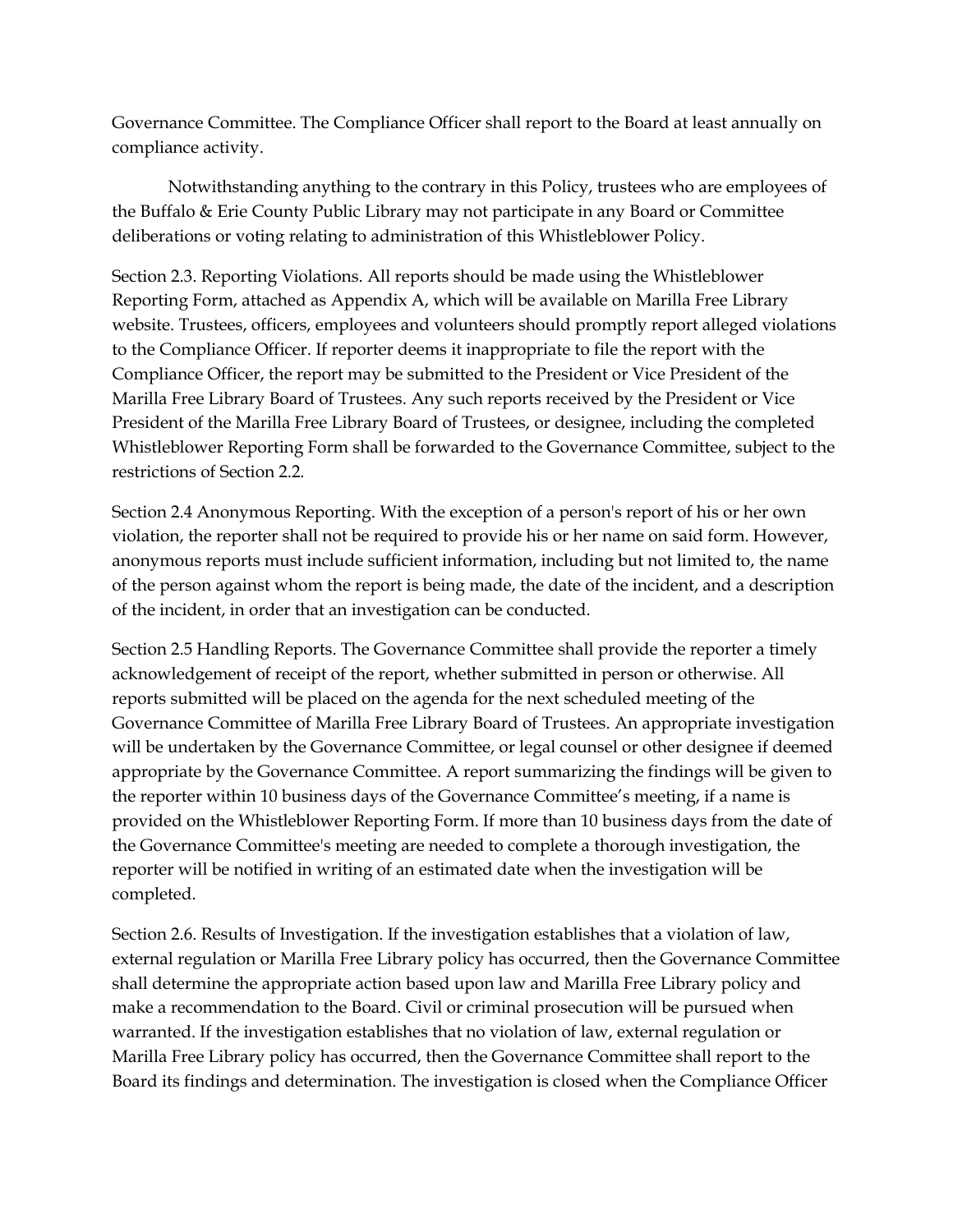has deemed the investigation is complete and the Governance Committee has approved a recommendation for a resolution and/or corrective action to the Board

Section 2.7. Documentation. The Compliance Officer shall document the investigation and explain the rationale for any recommended resolution and/or corrective action. All documentation relating to the investigation, including the Whistleblower Reporting Form, and the resolution and/or corrective action taken shall remain in the Marilla Free Library's Governance Committee records for at least five years.

Section 2.8. Confidentiality. All violations or suspected violations may be submitted on a confidential or anonymous basis. Reports will be kept confidential to the extent possible, consistent with the need to conduct an adequate investigation and prevent or correct suspected action(s). The Compliance Officer shall disclose information relating to a report with those who have a need to know so that the Governance Committee can conduct an effective investigation and determine what action to take based on the results of any such investigation. In appropriate cases, the investigation documents will be shared with law enforcement personnel. Disclosure of reports to individuals not involved in the investigation shall be viewed as a serious disciplinary offense and may result in discipline, up to and including dismissal, termination or civil lawsuits.

Section 2.9. Protection against Retaliation. Any Marilla Free Library trustee, officer, employee or volunteer who reports a suspected or actual violation(s), in good faith shall not suffer intimidation, harassment, discrimination or other retaliation or, in the case of an employee, adverse employment action.

#### **ARTICLE III Regulations**

Section 3.1. Discipline for Retaliatory Conduct. Retaliation is a serious violation of this policy and should be reported immediately to the Chair of the Governance Committee of the Marilla Free Library Board of Trustees. Depending on the nature and seriousness of the offense, the Marilla Free Library will impose appropriate discipline against any trustee, officer or employee found to have engaged in any form of retaliatory conduct against an individual reporting suspected or actual wrongful action(s) in accordance with this policy, up to and including dismissal or termination, and referral to the New 4 York State Board of Regents for possible removal of a Trustee, pursuant to New York State Education Law Section 226. Volunteers that engage in any such conduct will not be permitted to volunteer in Marilla Free Library activities.

Section 3.2. Good Faith Reporting. Any Marilla Free Library trustee, officer, employee or volunteer who files a report concerning a violation or suspected violation must do so in good faith and have reasonable grounds for believing the information in the report indicates a violation under this policy. The Marilla Free Library will impose appropriate discipline against any trustee, officer or employee found to have knowingly made a report/complaint in bad faith, up to and including dismissal or termination, and referral to the New York State Board of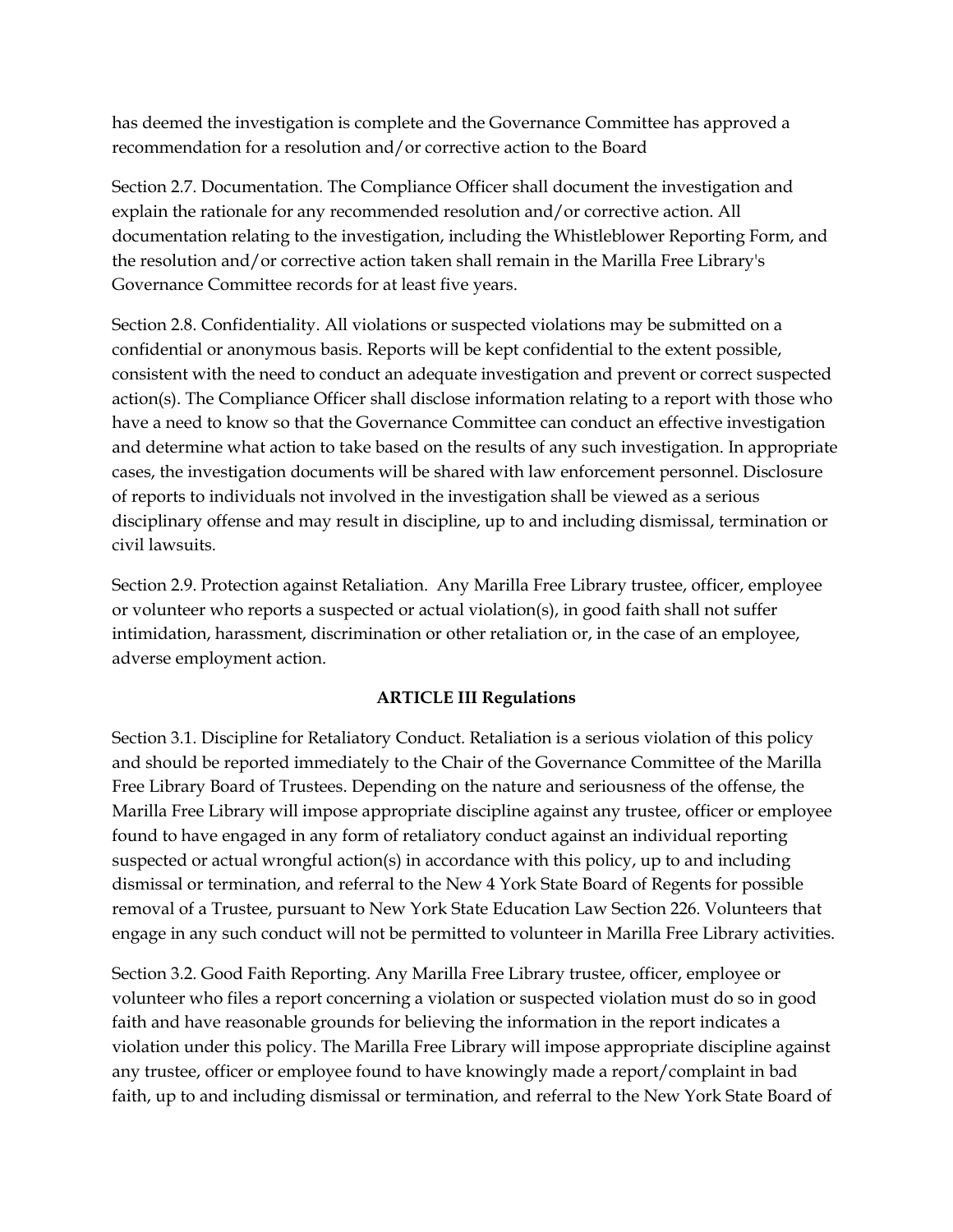Regents for possible removal of a Trustee, pursuant to New York State Education Law section 226. This includes, but is not limited to, giving false information or making a report in retaliation. Volunteers that engage in any such conduct will not be permitted to volunteer in Marilla Free Library activities.

#### **ARTICLE IV Applicability and Distribution of Policy**

This policy shall apply to all trustees, officers, employees, and volunteers of the Marilla Free Library. A copy of this Whistleblower Policy shall be made available to all trustees, officers, employees and to volunteers who provide substantial services to the Marilla Free Library via the Marilla Free Library's website or at the Marilla Free Library in a conspicuous location accessible to employees and volunteers.

Adopted February 19, 2019 Amended June 18, 2019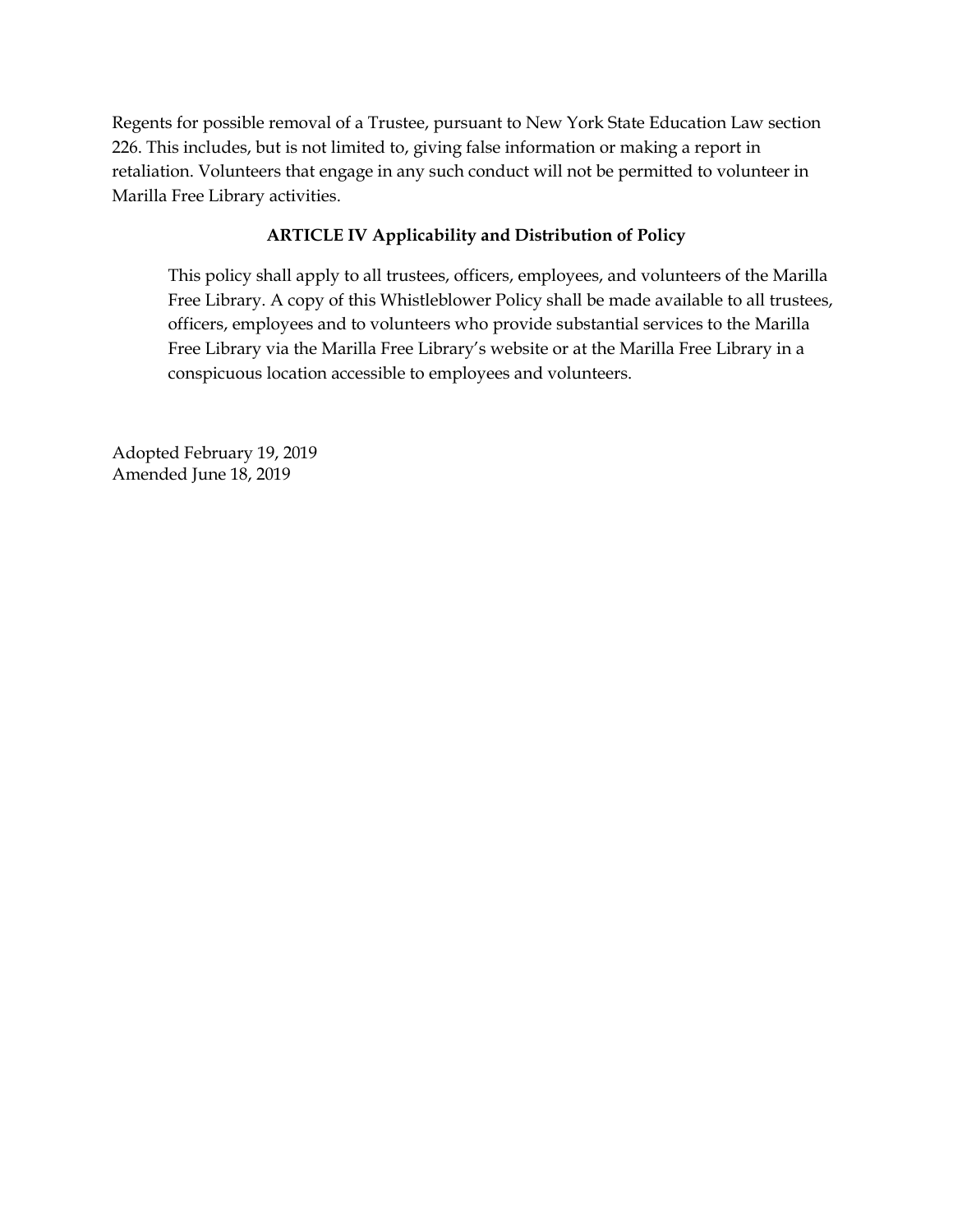

# **Marilla Free Library**

## **Appendix A**

### **WHISTLEBLOWER REPORTING FORM**

Date of Report: \_\_\_\_\_\_\_\_\_\_\_\_\_\_\_\_\_\_\_\_\_\_\_\_

| REPORTER'S CONTACT INFORMATION: Not required if being submitted anonymously. |                |  |
|------------------------------------------------------------------------------|----------------|--|
| Name                                                                         | Position/Title |  |
| Dept./Location                                                               | Work #         |  |
| Home Address                                                                 | Home/Cell#     |  |
| Best time to reach you                                                       | Email          |  |
| Preferable method of communication:                                          |                |  |

Person against whom the report of actual or suspected wrongful conduct is being made: *If more than one, please complete additional form(s).*

| Name                          | Position           |
|-------------------------------|--------------------|
| Dept/Location (if applicable) | Phone # (if known) |

| Witness(es) to actual or suspected wrongful conduct: Attach additional sheets if necessary. |                    |  |
|---------------------------------------------------------------------------------------------|--------------------|--|
| Name                                                                                        | Position           |  |
| Dept/Location (if applicable)                                                               | Phone # (if known) |  |
| Name                                                                                        | Position           |  |
| Dept/Location (if applicable)                                                               | Phone # (if known) |  |